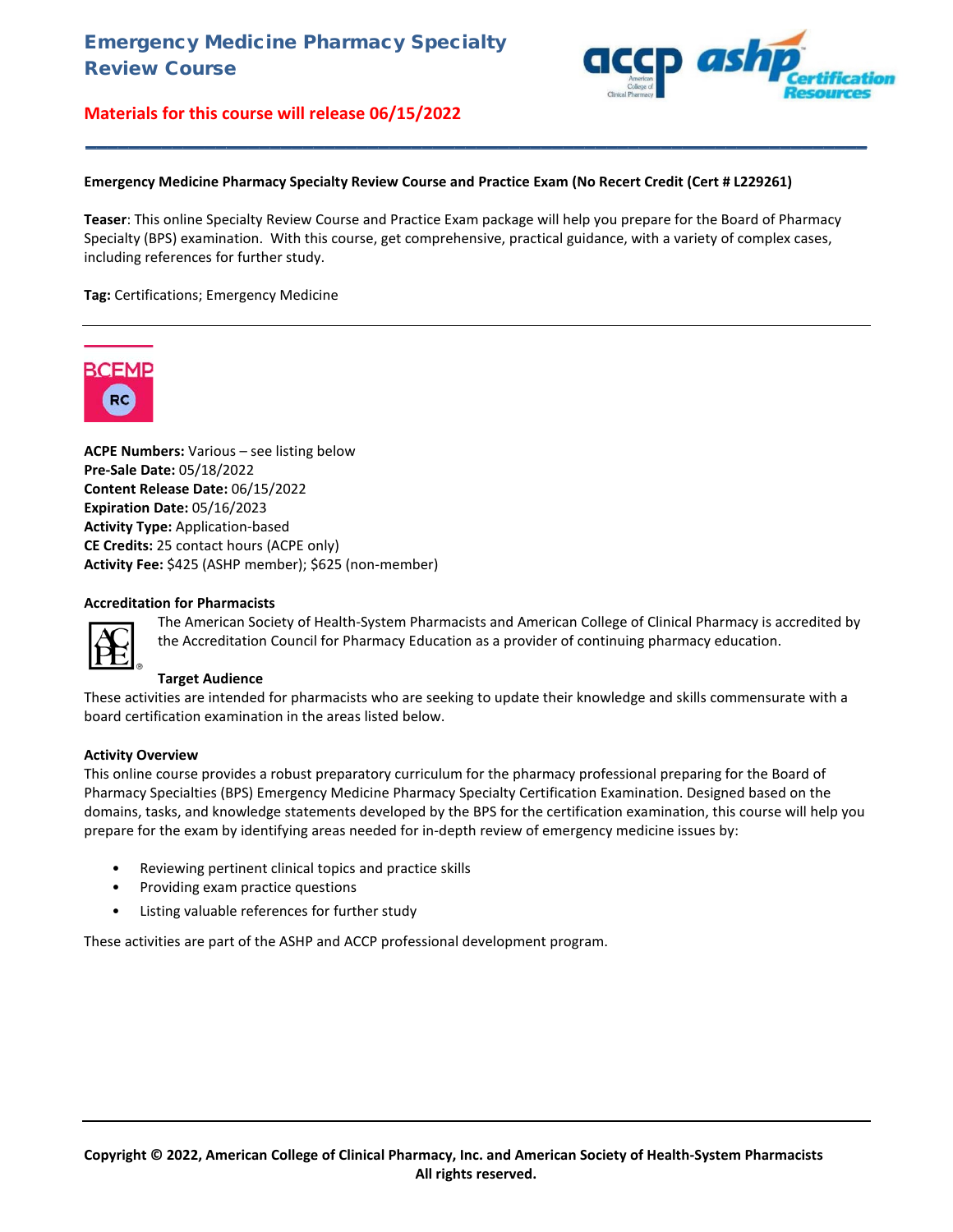

## **REVIEW COURSE**

This course consists of 21 activities (see table below) and provides up to 25 contact hours of continuing pharmacy education credit. The Review Course includes case-based presentations for application to real-life scenarios, a practice exam along with correct answers, and links to the reference sources, and domains, tasks, and knowledge statements to help you prepare for the BPS Specialty Examination.

**\_\_\_\_\_\_\_\_\_\_\_\_\_\_\_\_\_\_\_\_\_\_\_\_\_\_\_\_\_\_\_\_\_\_\_\_\_\_\_\_\_\_\_\_\_\_\_\_\_\_\_\_\_\_\_\_\_\_\_\_\_\_\_\_\_\_\_\_\_\_\_\_**

| <b>Learning Activity</b>                                                   | <b>ACPE Number</b>     | <b>Contact</b><br><b>Hours</b> | <b>ACPE</b><br><b>Expiration</b><br><b>Date</b> |
|----------------------------------------------------------------------------|------------------------|--------------------------------|-------------------------------------------------|
| <b>Complex Case: Pulmonary</b>                                             | 0204-9999-22-984-H01-P | 1.50                           |                                                 |
| Complex Case: Cardiovascular - ACS                                         | 0204-9999-22-985-H01-P | 1.00                           |                                                 |
| Complex Case: Cardiovascular - Acute Decompensated<br><b>Heart Failure</b> | 0204-9999-22-986-H01-P | 1.00                           |                                                 |
| Complex Case: Cardiovascular - Dysrhythmia                                 | 0204-9999-22-987-H01-P | 1.00                           |                                                 |
| <b>Complex Case: Seizures and Status Epilepticus</b>                       | 0204-9999-22-988-H01-P | 1.00                           |                                                 |
| Complex Case: Headache                                                     | 0204-9999-22-989-H01-P | 1.00                           |                                                 |
| Complex Case: Ischemic Stroke                                              | 0204-9999-22-990-H01-P | 1.00                           |                                                 |
| Complex Case: Psychiatry                                                   | 0204-9999-22-991-H01-P | 1.50                           |                                                 |
| Complex Case: Hepato-gastrointestinal                                      | 0204-9999-22-992-H01-P | 1.00                           |                                                 |
| <b>Complex Case: Endocrine</b>                                             | 0204-9999-22-993-H01-P | 1.00                           |                                                 |
| Complex Case: Infectious Diseases - Sepsis                                 | 0204-9999-22-994-H01-P | 1.50                           | 06/15/2025                                      |
| Complex Case: Infectious Diseases - Meningitis                             | 0204-9999-22-995-H01-P | 1.00                           |                                                 |
| Complex Case: Toxicology - Adult                                           | 0204-9999-22-996-H01-P | 1.50                           |                                                 |
| Complex Case: Toxicology - Pediatric                                       | 0204-9999-22-997-H01-P | 1.50                           |                                                 |
| Complex Case: Surgery and Trauma - Blunt Trauma                            | 0204-9999-22-998-H01-P | 1.50                           |                                                 |
| Complex Case: Surgery and Trauma - Penetrating Trauma                      | 0204-9999-22-999-H01-P | 1.00                           |                                                 |
| <b>Complex Case: Genitourinary</b>                                         | 0204-9999-22-600-H01-P | 1.00                           |                                                 |
| <b>Complex Case: Obstetrics and Gynecology</b>                             | 0204-9999-22-601-H01-P | 1.00                           |                                                 |
| <b>Complex Case: Hematology</b>                                            | 0204-9999-22-602-H01-P | 1.00                           |                                                 |
| <b>Complex Case: Oncology</b>                                              | 0204-9999-22-603-H01-P | 1.00                           |                                                 |
| Statistics, Evidence-based Medicine, and Research Design                   | 0204-9999-22-604-H04-P | 2.00                           |                                                 |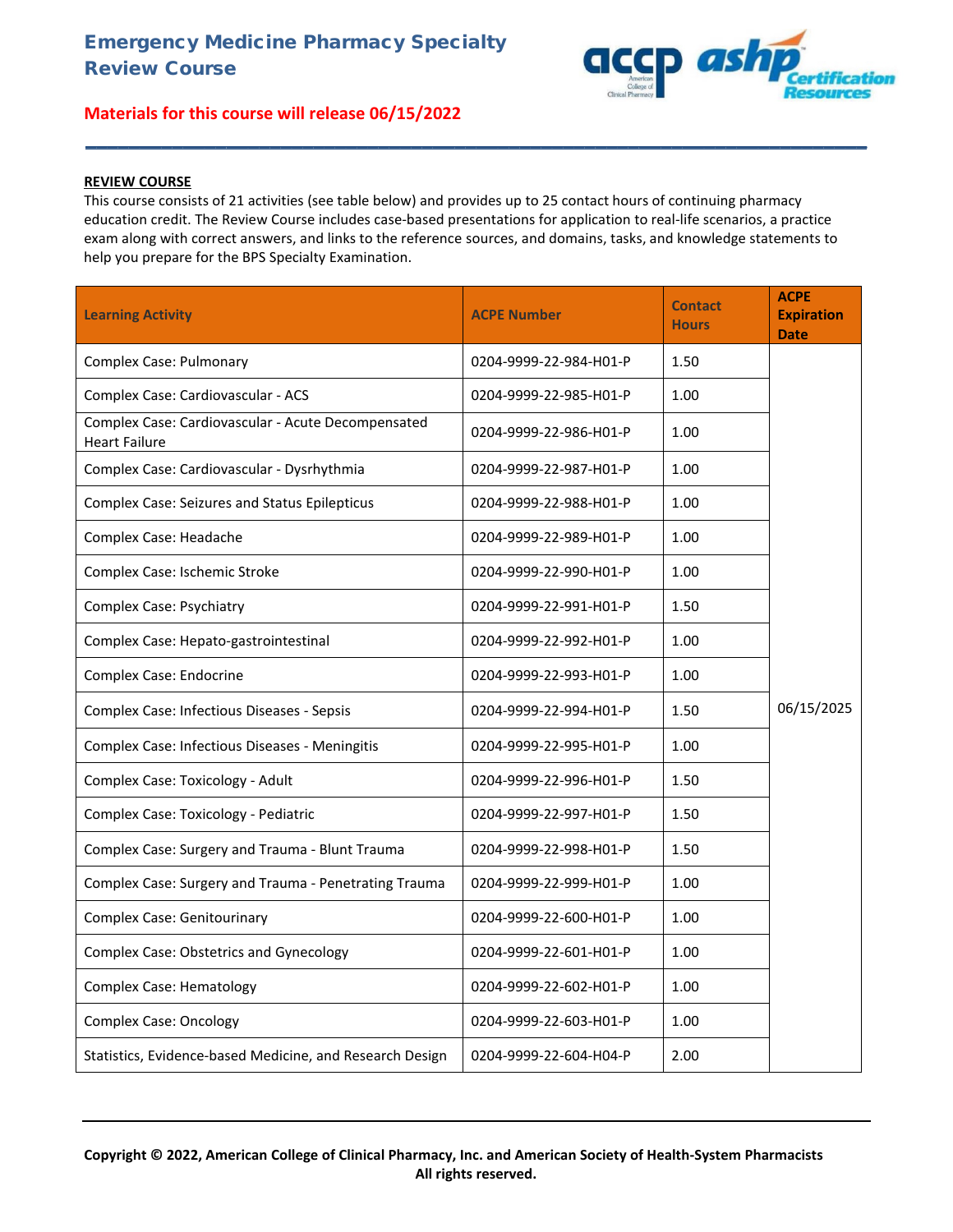

#### **Learning Objectives**

After participating in these CPE activities, learners should be able to:

#### **Complex Case: Pulmonary**

ACPE #: 0204-9999-22-984-H01-P

• Identify initial management in medical emergencies using available patient-specific information (e.g., age-related, risk factors, relevant acuity indices).

**\_\_\_\_\_\_\_\_\_\_\_\_\_\_\_\_\_\_\_\_\_\_\_\_\_\_\_\_\_\_\_\_\_\_\_\_\_\_\_\_\_\_\_\_\_\_\_\_\_\_\_\_\_\_\_\_\_\_\_\_\_\_\_\_\_\_\_\_\_\_\_\_**

- Summarize strategies for procurement, preparation, and administration of time-sensitive therapies.
- Adjust patient-centered care plan based upon response, monitoring and patient-specific information.
- Identify adverse drug events and medication errors in emergency medicine.
- Evaluate protocols for adherence to evidence-based guidelines to assure safe and cost effective medication use and optimal resource allocation.

#### **Complex Case: Cardiovascular – ACS**

ACPE #: 0204-9999-22-985-H01-P

- Identify initial management in medical emergencies using available patient-specific information (e.g., age-related, risk factors, relevant acuity indices, pre-hospital providers).
- Develop therapeutic and monitoring plans based on medication-related problems, patient- and disease-specific information, and laboratory data.
- Summarize strategies for procurement, preparation, and administration of time-sensitive therapies.
- Assess applicability and limitations of published data and reports to care of patient.
- Modify treatment plan based upon monitoring patient's response to initial therapy.

#### **Complex Case: Cardiovascular - Acute Decompensated Heart Failure**

ACPE #: 0204-9999-22-986-H01-P

- Assess patient presentation based upon patient-specific signs, symptoms, acuity indices, laboratory and other diagnostic results.
- Evaluate medication-related problems based on presentation, history (e.g., pre-hospital providers), medication use, and/or laboratory data.
- Summarize strategies for procurement, preparation, and administration of time-sensitive therapies.
- Modify treatment plan based upon monitoring patient's response to initial therapy.

#### **Complex Case: Cardiovascular – Dysrhythmia**

ACPE #: 0204-9999-22-987-H01-P

- Identify initial management in medical emergencies using available patient-specific information (e.g., age-related, risk factors, relevant acuity indices, pre-hospital providers).
- Summarize strategies for procurement, preparation, and administration of time-sensitive therapies.
- Modify treatment plan based upon monitoring patient's response to initial therapy.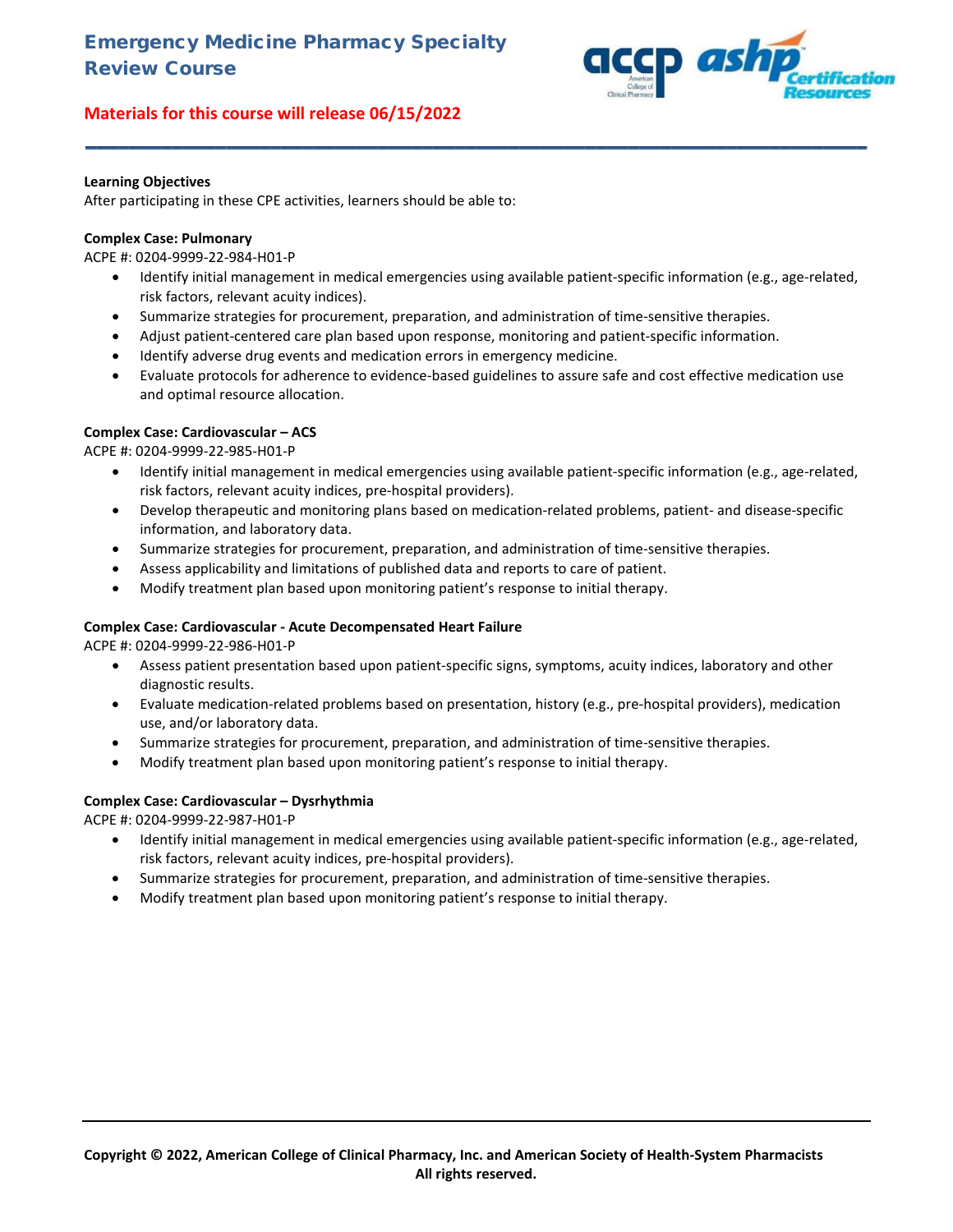

# **Complex Case: Seizures and Status Epilepticus**

ACPE #: 0204-9999-22-988-H01-P

• Identify initial management in medical emergencies using available patient-specific information (e.g., age-related, risk factors, relevant acuity indices, pre-hospital providers).

**\_\_\_\_\_\_\_\_\_\_\_\_\_\_\_\_\_\_\_\_\_\_\_\_\_\_\_\_\_\_\_\_\_\_\_\_\_\_\_\_\_\_\_\_\_\_\_\_\_\_\_\_\_\_\_\_\_\_\_\_\_\_\_\_\_\_\_\_\_\_\_\_**

- Evaluate medication-related problems based on presentation, history (e.g., pre-hospital providers), medication use, and laboratory data.
- Develop therapeutic and monitoring plans based on medication-related problems, patient- and disease-specific information, and laboratory data.
- Summarize strategies for procurement, preparation, and administration of time-sensitive therapies.
- Modify treatment plan based upon patient's response to initial therapy.

## **Complex Case: Headache**

ACPE #: 0204-9999-22-989-H01-P

- Evaluate medication-related problems based on presentation, history (e.g., pre-hospital providers), medication use, and laboratory data.
- Develop therapeutic and monitoring plans based on medication-related problems, patient- and disease-specific information, and laboratory data.
- Modify treatment plan based upon monitoring patient's response to initial therapy.
- Develop education, discharge and follow-up care plans based upon patient- and disease specific factors to improve adherence and continuity of care.

# **Complex Case: Ischemic Stroke**

ACPE #: 0204-9999-22-990-H01-P

- Identify initial management in medical emergencies using available patient-specific information (e.g., age-related, risk factors, relevant acuity indices).
- Evaluate medication-related problems based on presentation, history (e.g., pre-hospital providers), medication use, and laboratory data.
- Develop therapeutic and monitoring plans based on medication-related problems, patient- and disease-specific information, and laboratory data.
- Summarize strategies for procurement, preparation, and administration of time-sensitive therapies.
- Modify treatment plan based upon monitoring patient's response to initial therapy.

## **Complex Case: Psychiatry**

ACPE #: 0204-9999-22-991-H01-P

- Interpret signs, symptoms, laboratory and other diagnostic and acuity results.
- Develop therapeutic and monitoring plans based on medication-related problems, patient- and disease-specific information, and laboratory data.
- Select alternative routes of administration based upon patient-specific factors.
- Modify treatment plan based upon monitoring patient's response to initial therapy.
- Assess applicability and limitations of published data and reports to care of patient.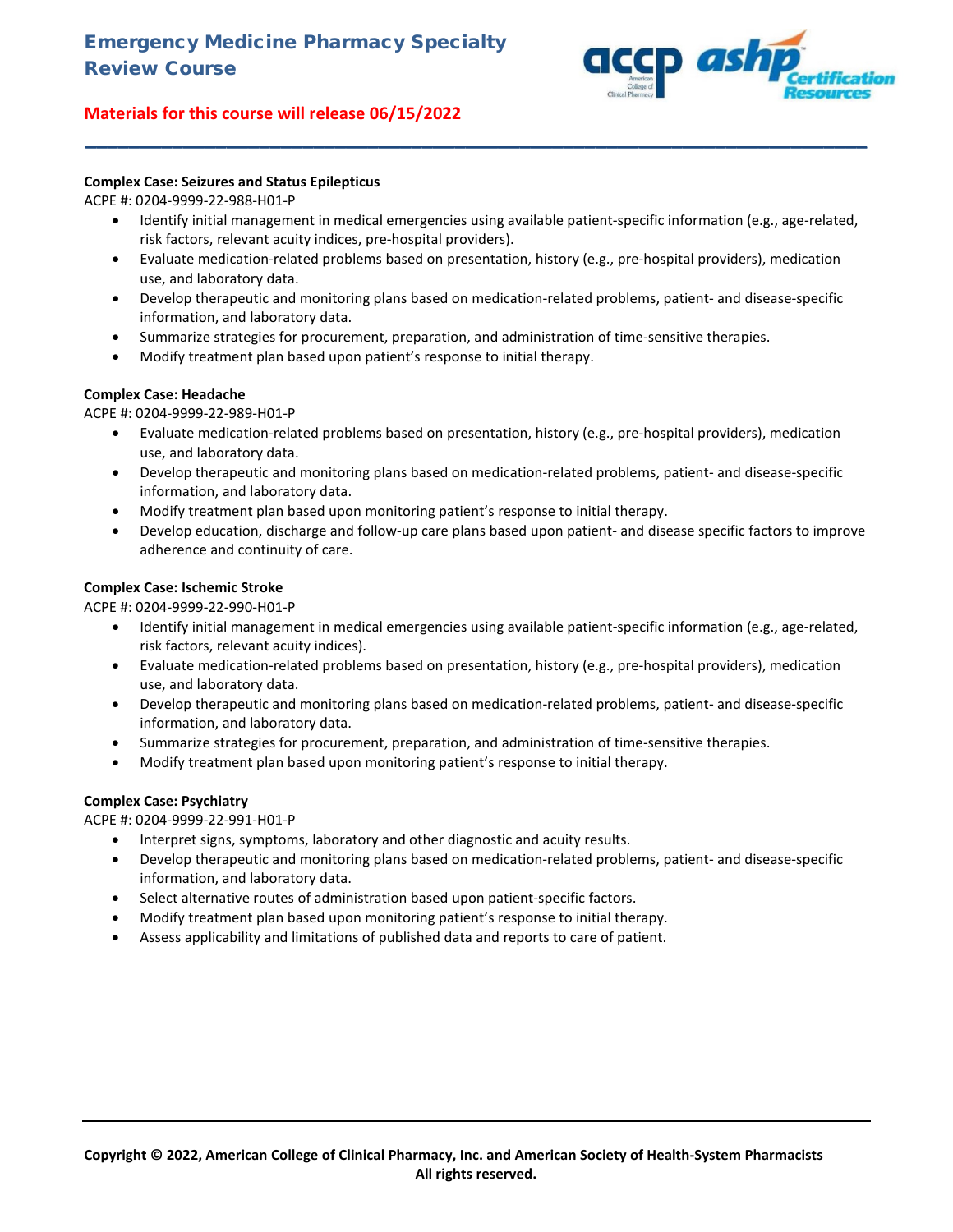

# **Complex Case: Hepato-gastrointestinal**

ACPE #: 0204-9999-22-992-H01-P

- Interpret signs, symptoms, laboratory and other diagnostic and acuity results.
- Develop therapeutic and monitoring plans based on medication-related problems, patient- and disease-specific information, and laboratory data.

**\_\_\_\_\_\_\_\_\_\_\_\_\_\_\_\_\_\_\_\_\_\_\_\_\_\_\_\_\_\_\_\_\_\_\_\_\_\_\_\_\_\_\_\_\_\_\_\_\_\_\_\_\_\_\_\_\_\_\_\_\_\_\_\_\_\_\_\_\_\_\_\_**

- Select alternative routes of administration based upon patient-specific factors.
- Modify treatment plan based upon monitoring patient's response to initial therapy.

## **Complex Case: Endocrine**

ACPE #: 0204-9999-22-993-H01-P

- Interpret signs, symptoms, laboratory and other diagnostic and acuity results.
- Develop therapeutic and monitoring plans based on medication-related problems, patient- and disease-specific information, and laboratory data.
- Select alternative routes of administration based upon patient-specific factors.
- Modify treatment plan based upon monitoring patient's response to initial therapy.
- Develop education, discharge and follow-up care plans based upon patient- and disease specific factors to improve adherence and continuity of care.

# **Complex Case: Infectious Diseases – Sepsis**

ACPE #: 0204-9999-22-994-H01-P

- Develop therapeutic and monitoring plans based on medication-related, patient- and disease-specific information, laboratory data, and available evidence.
- Summarize strategies for procurement, preparation, and administration of time-sensitive therapies.
- Modify treatment plan based upon patient's response to initial therapy and stewardship guidelines
- Evaluate medication use protocols for adherence to evidence-based guidelines.
- Identify principles of quality assurance and continuous quality improvement (e.g., RAC, MUE).

## **Complex Case: Infectious Diseases – Meningitis**

ACPE #: 0204-9999-22-995-H01-P

- Identify initial management in medical emergencies using available patient-specific information (e.g., age-related, risk factors, relevant acuity indices).
- Interpret signs, symptoms, laboratory and other diagnostic and acuity results.
- Develop therapeutic and monitoring plans based on medication-related problems, patient- and disease-specific information, and laboratory data.
- Select alternative routes of administration based upon patient-specific factors.
- Summarize strategies for procurement, preparation, and administration of time-sensitive therapies.
- Modify treatment plan based upon monitoring patient's response to initial therapy.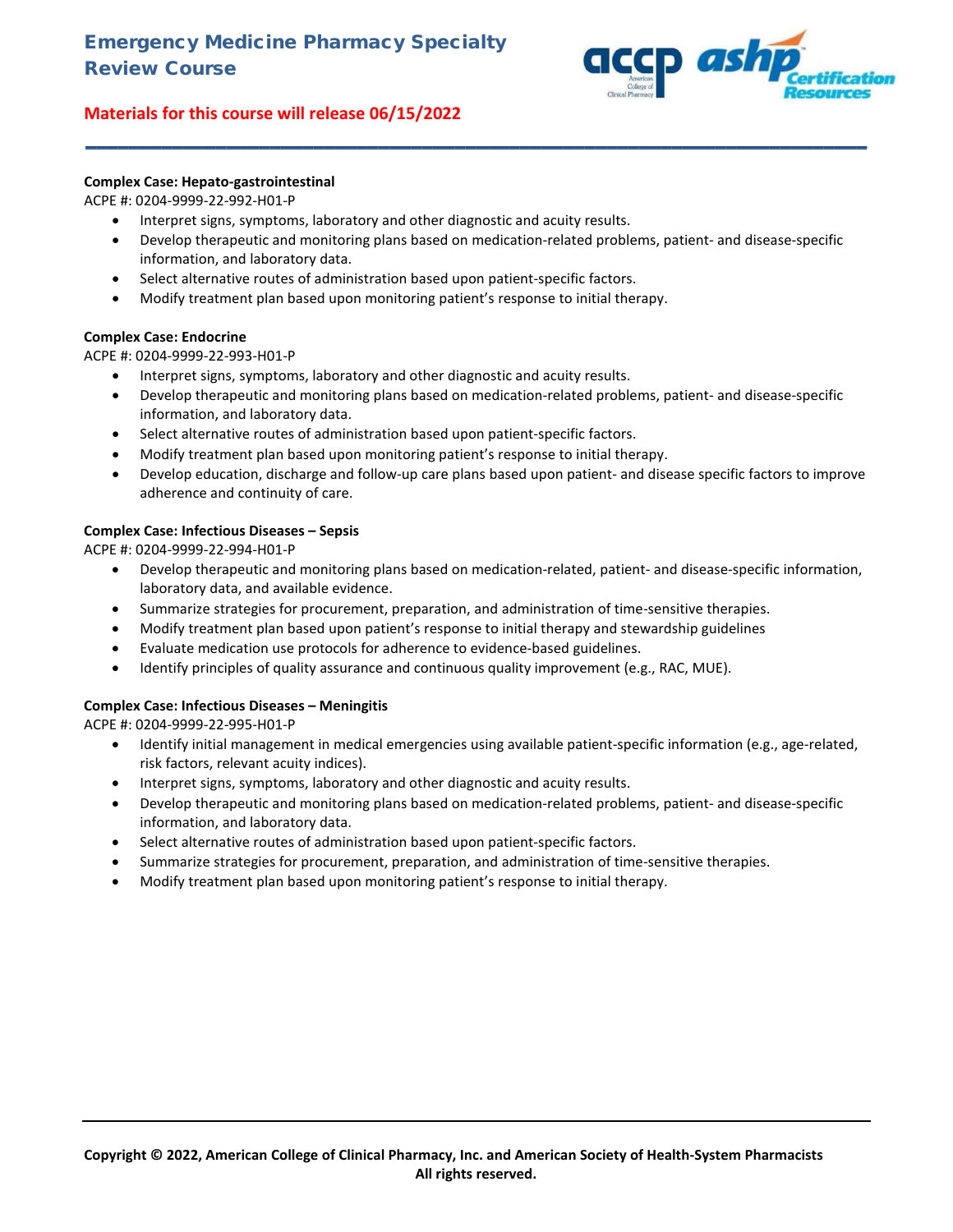

# **Complex Case: Toxicology – Adult**

ACPE #: 0204-9999-22-996-H01-P

• Identify initial management in medical emergencies using available patient-specific information (e.g., age-related, risk factors, relevant acuity indices).

**\_\_\_\_\_\_\_\_\_\_\_\_\_\_\_\_\_\_\_\_\_\_\_\_\_\_\_\_\_\_\_\_\_\_\_\_\_\_\_\_\_\_\_\_\_\_\_\_\_\_\_\_\_\_\_\_\_\_\_\_\_\_\_\_\_\_\_\_\_\_\_\_**

- Develop therapeutic and monitoring plans based on medication-related, patient- and disease-specific information, and laboratory data.
- Interpret signs, symptoms, and laboratory and other relevant diagnostic test results.
- Evaluate policies and processes for availability of essential drugs (e.g., drug shortages).
- Summarize strategies for procurement, preparation, and administration of time-sensitive therapies.
- Modify treatment plan based upon monitoring patient's response to initial therapy.

# **Complex Case: Toxicology – Pediatric**

ACPE #: 0204-9999-22-997-H01-P

- Identify initial management in medical emergencies using available patient-specific information (e.g., age-related, risk factors, relevant acuity indices).
- Develop therapeutic and monitoring plans based on medication-related problems, patient- and disease-specific information, and laboratory data.
- Summarize strategies for procurement, preparation, and administration of time-sensitive therapies.
- Evaluate policies and processes for availability of essential drugs (e.g., drug shortages) and emergency preparedness.
- Modify treatment plan based upon patient's response to initial therapy.

# **Complex Case: Surgery and Trauma - Blunt Trauma**

ACPE #: 0204-9999-22-998-H01-P

- Identify initial management in medical emergencies using available patient-specific information (e.g., age-related, risk factors, medication use, acuity indices).
- Interpret signs, symptoms, and laboratory and other diagnostic test results.
- Develop therapeutic and monitoring plans based on medication-related problems, patient- and disease-specific information, and laboratory data.
- Modify treatment plan based upon monitoring the patient's response to initial therapy.

## **Complex Case: Surgery and Trauma - Penetrating Trauma**

ACPE #: 0204-9999-22-999-H01-P

- Identify initial management in medical emergencies using available patient-specific information (e.g., age-related, risk factors, medication use, and acuity indices).
- Interpret signs, symptoms, acuity indices, laboratory and other diagnostic results (e.g., pre-hospital care).
- Develop therapeutic and monitoring plans based on medication-related problems, patient- and disease-specific information, and laboratory data.
- Select alternative routes of administration based upon patient-specific factors.
- Modify treatment plan based upon patient's response to initial therapy.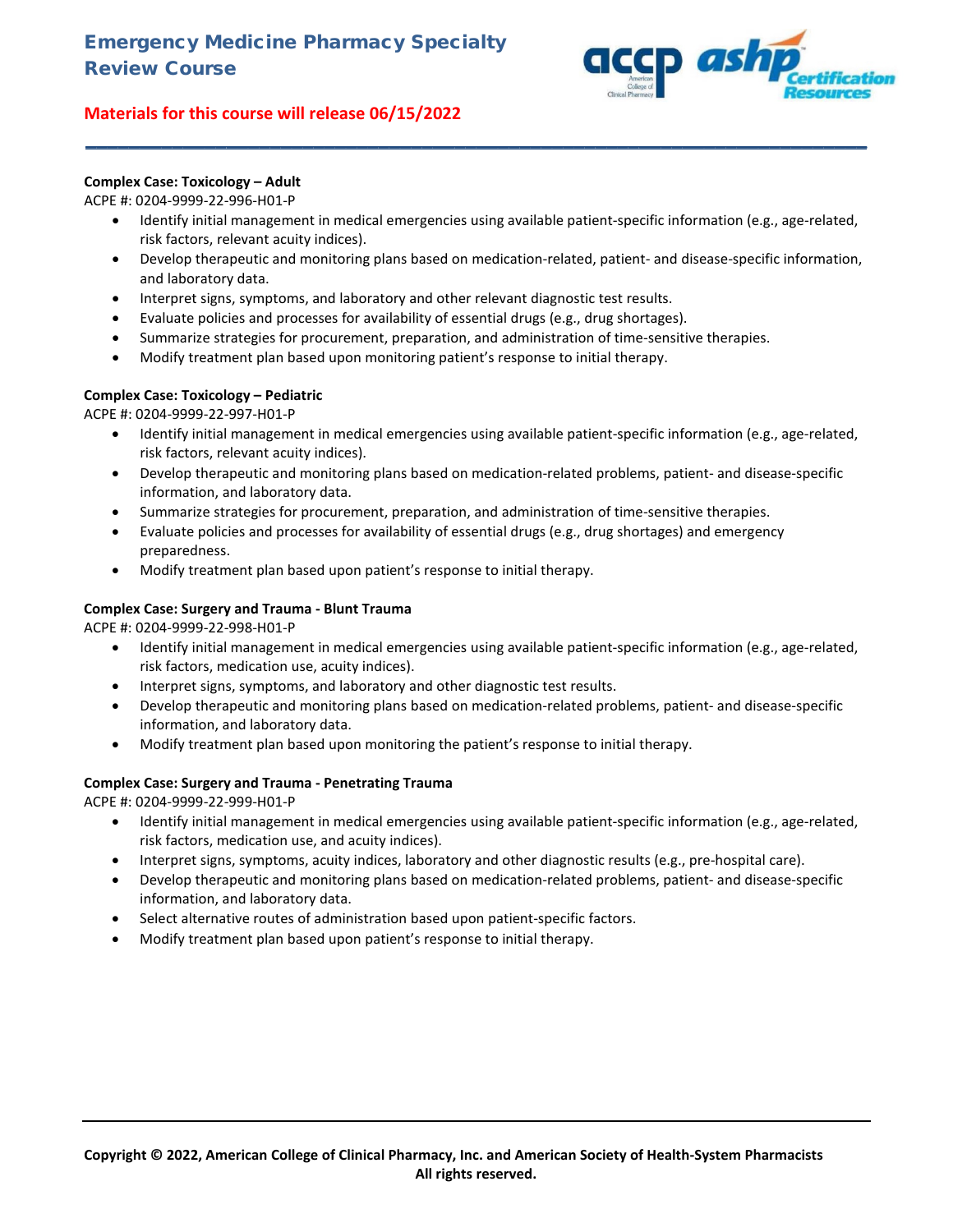

# **Complex Case: Genitourinary**

ACPE #: 0204-9999-22-600-H01-P

- Interpret signs, symptoms, and laboratory and other relevant diagnostic test results.
- Develop therapeutic and monitoring plans based on medication-related problems, patient- and disease-specific information, and laboratory data.

**\_\_\_\_\_\_\_\_\_\_\_\_\_\_\_\_\_\_\_\_\_\_\_\_\_\_\_\_\_\_\_\_\_\_\_\_\_\_\_\_\_\_\_\_\_\_\_\_\_\_\_\_\_\_\_\_\_\_\_\_\_\_\_\_\_\_\_\_\_\_\_\_**

• Develop discharge and follow-up care plans based upon patient- and disease specific factors and public health recommendations to ensure continuity of care.

# **Complex Case: Obstetrics and Gynecology**

ACPE #: 0204-9999-22-601-H01-P

- Identify initial management in medical emergencies using available patient-specific information (e.g., age-related, risk factors, relevant acuity indices) and best available evidence.
- Interpret signs, symptoms, and laboratory and other relevant diagnostic test results.
- Develop therapeutic and monitoring plans based on medication-related problems, patient- and disease-specific information, and laboratory data.
- Modify treatment plan based upon monitoring the patient's response to initial therapy.

# **Complex Case: Hematology**

ACPE #: 0204-9999-22-602-H01-P

- Develop therapeutic and monitoring plans based on medication-related problems, patient- and disease-specific information, and laboratory data.
- Modify treatment plan based upon monitoring the patient's response to initial therapy.
- Develop discharge and follow-up care plans based upon patient- and disease specific factors to improve adherence and continuity of care.

## **Complex Case: Oncology**

ACPE #: 0204-9999-22-603-H01-P

- Identify initial management in medical emergencies using available patient-specific information (e.g., age-related, risk factors, laboratory data).
- Summarize strategies for procurement, preparation, and administration of time-sensitive therapies.
- Modify treatment plan based upon monitoring the patient's response to initial therapy.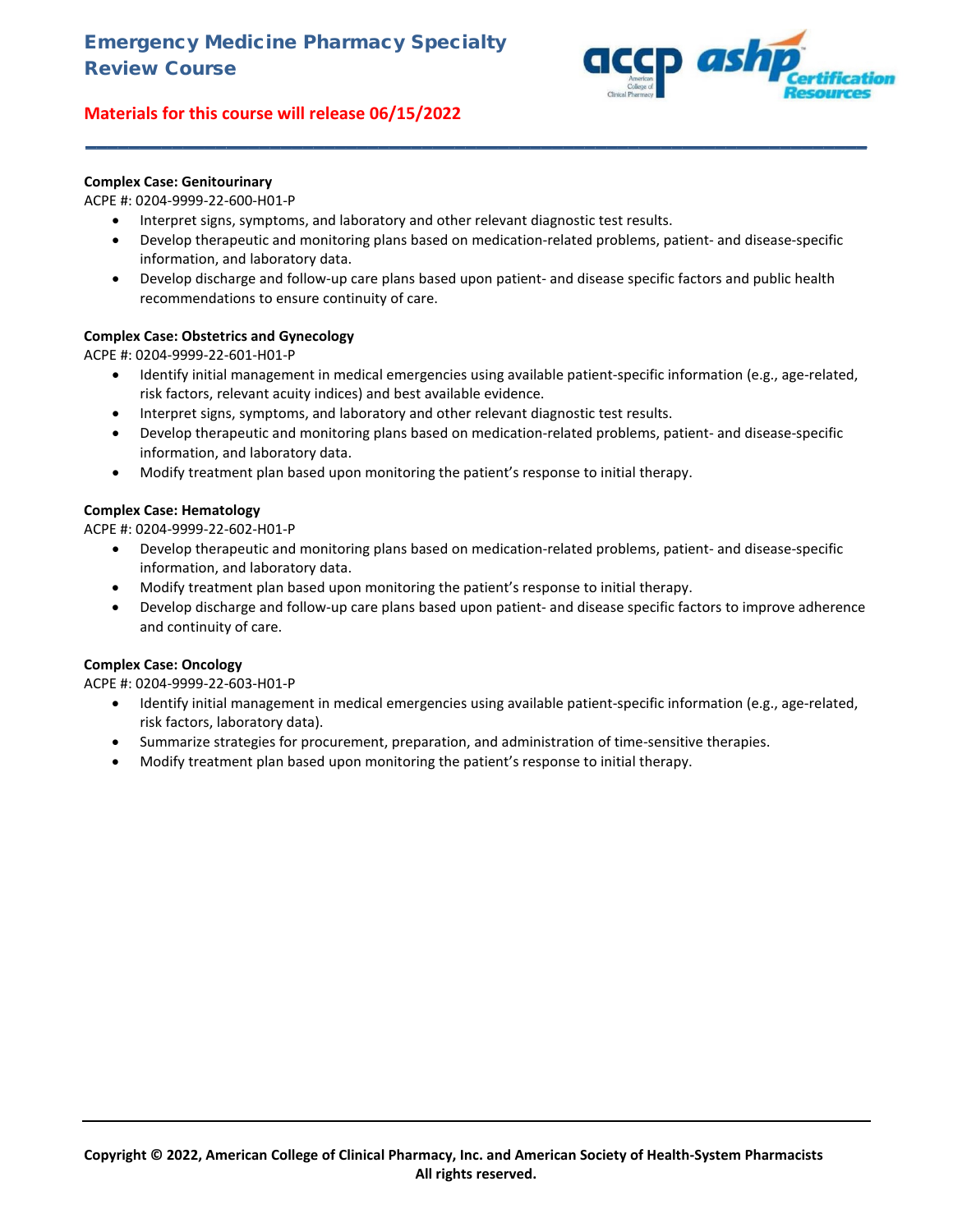# Emergency Medicine Pharmacy Specialty Review Course

# **Materials for this course will release 06/15/2022**



#### **Statistics, Evidence-based Medicine, and Research Design**

ACPE #: 0204-9999-22-604-H04-P

Given an excerpt from a study:

- Evaluate quality and appropriateness of the excerpt, with specific attention to:
	- o study design
	- o statistical analysis
	- o internal/external validity
	- o source of bias/confounders<br>o quality of conclusions
	- quality of conclusions
	- o interpretation of graphs
- Explain why a statistical test is appropriate or not appropriate, based on the sample distribution, data type, and study design.

**\_\_\_\_\_\_\_\_\_\_\_\_\_\_\_\_\_\_\_\_\_\_\_\_\_\_\_\_\_\_\_\_\_\_\_\_\_\_\_\_\_\_\_\_\_\_\_\_\_\_\_\_\_\_\_\_\_\_\_\_\_\_\_\_\_\_\_\_\_\_\_\_**

- Interpret clinical and statistical significance for results from commonly used statistical tests.
- Explain the strengths and limitations of different types of measures of central tendency (mean, median, and mode) and data spread (standard deviation, standard error of the mean, range, and interquartile range).
- Evaluate odds ratio, risk/incidence rate, relative risk, number needed to treat, number needed to harm, and other risk estimates.
- Assess whether the study applies to a specified patient population.

## **Faculty**

#### **Heather Draper, PharmD, BCPS\***

Clinical Pharmacy Specialist, Emergency Medicine Mercy Health Saint Mary's Grand Rapids, Michigan

## **Ryan Feldman, PharmD, BCPS, DABAT**

Emergency Medicine Pharmacist Froedtert Health Medical College of Wisconsin Clinical Toxicologist Milwaukee, Wisconsin

## **Curtis Geier, PharmD, BCCCP**

Emergency Medicine Clinical Pharmacist Zuckerberg San Francisco General Hospital/San Francisco Department of Public Health Assistant Clinical Professor University of California San Francisco San Francisco, California

## **Josh Heffren, PharmD, BCPPS**

Pharmacy Operations Supervisor, Emergency Medicine Children's National Hospital Washington, DC

#### **Daniel Jarrell, PharmD, BCCCP, BCPS**

Clinical Pharmacist - Emergency Medicine Banner University Medical Center – Tucson Clinical Assistant Professor, Department of Pharmacy Practice University of Arizona Tucson, Arizona

## **Elizabeth (Libby) Johnson, PharmD, BCPS**

Critical Care Supervisor and Emergency Medicine Clinical Pharmacist JPS Health Network Fort Worth, Texas

## **Jenny Koehl, PharmD, BCPS**

Attending Emergency Medicine Clinical Pharmacist Massachusetts General Hospital Boston, Massachusetts

## **Maggie Ma, PharmD, BCPS**

Clinical Pharmacy Specialist, Emergency Medicine The University of Texas at MD Anderson Cancer Center Houston, Texas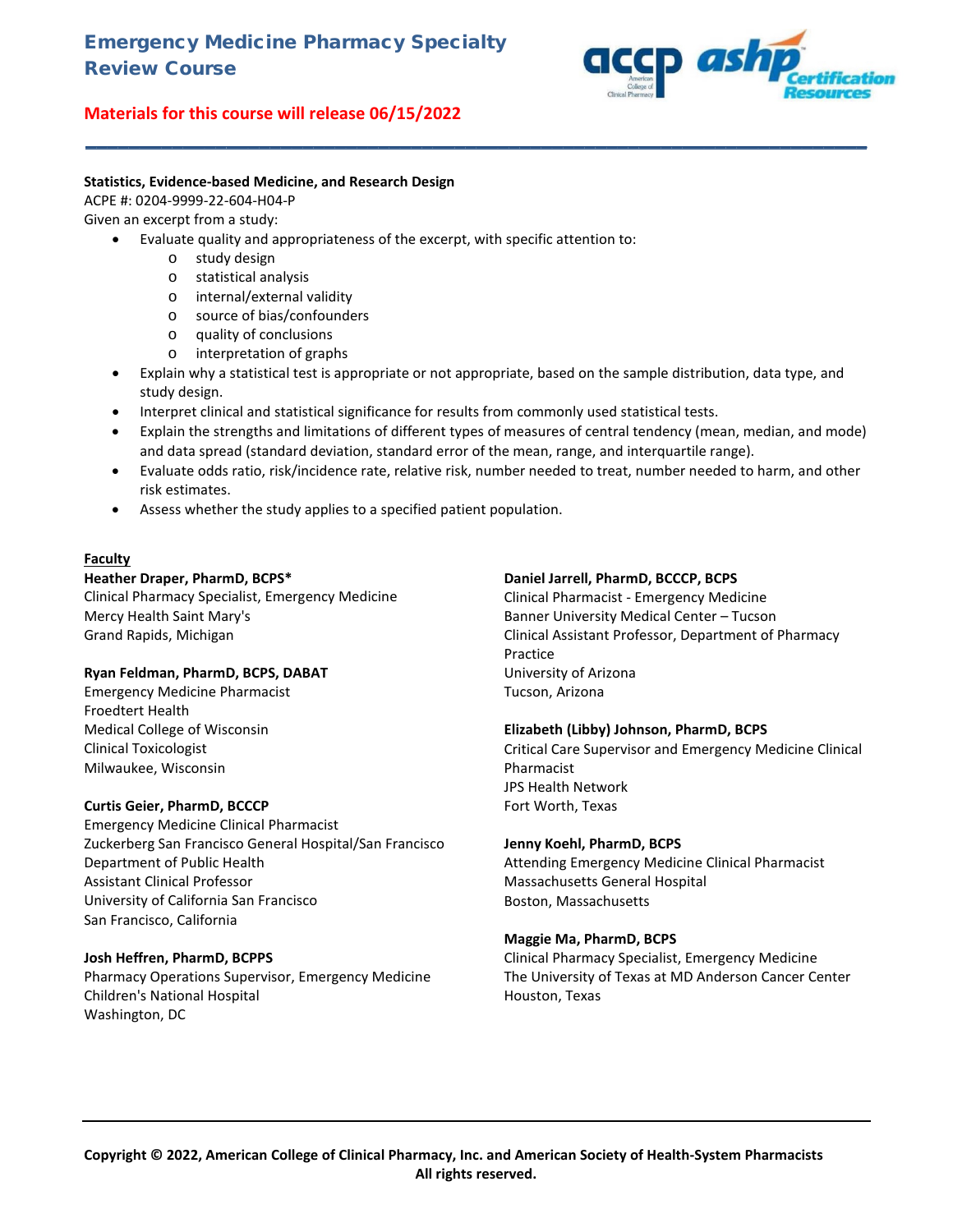# Emergency Medicine Pharmacy Specialty Review Course

# **Materials for this course will release 06/15/2022**



# **Melinda Mendez, PharmD, BCPS**

Clinical Pharmacy Specialist - Emergency Medicine The Johns Hopkins Hospital Baltimore, Maryland

# **Megan Musselman, PharmD, MS, BCPS, BCCCP**

PGY2 Emergency Medicine Residency Program Director North Kansas City Hospital Kansas City, Missouri

#### **Melinda Ortmann, PharmD, BCPS\***

Clinical Pharmacy Specialist - Emergency Medicine The Johns Hopkins Hospital Baltimore, Maryland

#### **Marianne Pop, PharmD, MPH, BCPS**

Clinical Assistant Professor University of Illinois Chicago College of Pharmacy EM Clinical Pharmacist OSF Saint Anthony Medical Center Rockford, Illinois

#### **Gabrielle Procopio, PharmD, BCPS**

Emergency Medicine Clinical Pharmacist Hackensack University Medical Center Assistant Professor of Emergency Medicine Hackensack Meridian School of Medicine Hackensack, New Jersey

#### **Elizabeth (Liz) Rozycki, PharmD, BCPS**

Specialty Practice Pharmacist, Emergency Medicine Ohio State University Wexner Medical Center Columbus, Ohio

#### **Andrew Smith, PharmD, MBA, BCPS, BCCCP**

Emergency Medicine Clinical Pharmacist Specialist Scripps Mercy San Diego San Diego, California

#### **Heather Tilley, PharmD**

**\_\_\_\_\_\_\_\_\_\_\_\_\_\_\_\_\_\_\_\_\_\_\_\_\_\_\_\_\_\_\_\_\_\_\_\_\_\_\_\_\_\_\_\_\_\_\_\_\_\_\_\_\_\_\_\_\_\_\_\_\_\_\_\_\_\_\_\_\_\_\_\_**

Emergency Medicine Clinical Pharmacist Children's National Hospital Washington, DC

#### **Kyle Weant, PharmD, BCPS, BCCCP, FCCP**

Clinical Assistant Professor University of South Carolina College of Pharmacy Emergency Medicine Clinical Pharmacy Specialist Prisma Health Richland Columbia, South Carolina

#### **David Zimmerman, PharmD, BCCCP\***

Associate Professor of Pharmacy Duquesne University Emergency Medicine Pharmacist University of Pittsburgh Medical Center-Mercy Pittsburgh, Pennsylvania

#### **Juliana Zschoche, PharmD, BCPS**

Clinical Pharmacy Specialist, Emergency Medicine The Johns Hopkins Hospital Baltimore, Maryland

*\* Content Matter Experts*

#### **Reviewers** Holly L. Byrnes, Pharm D., BCPS

Susan R. Dombrowski, M.S., R.Ph.